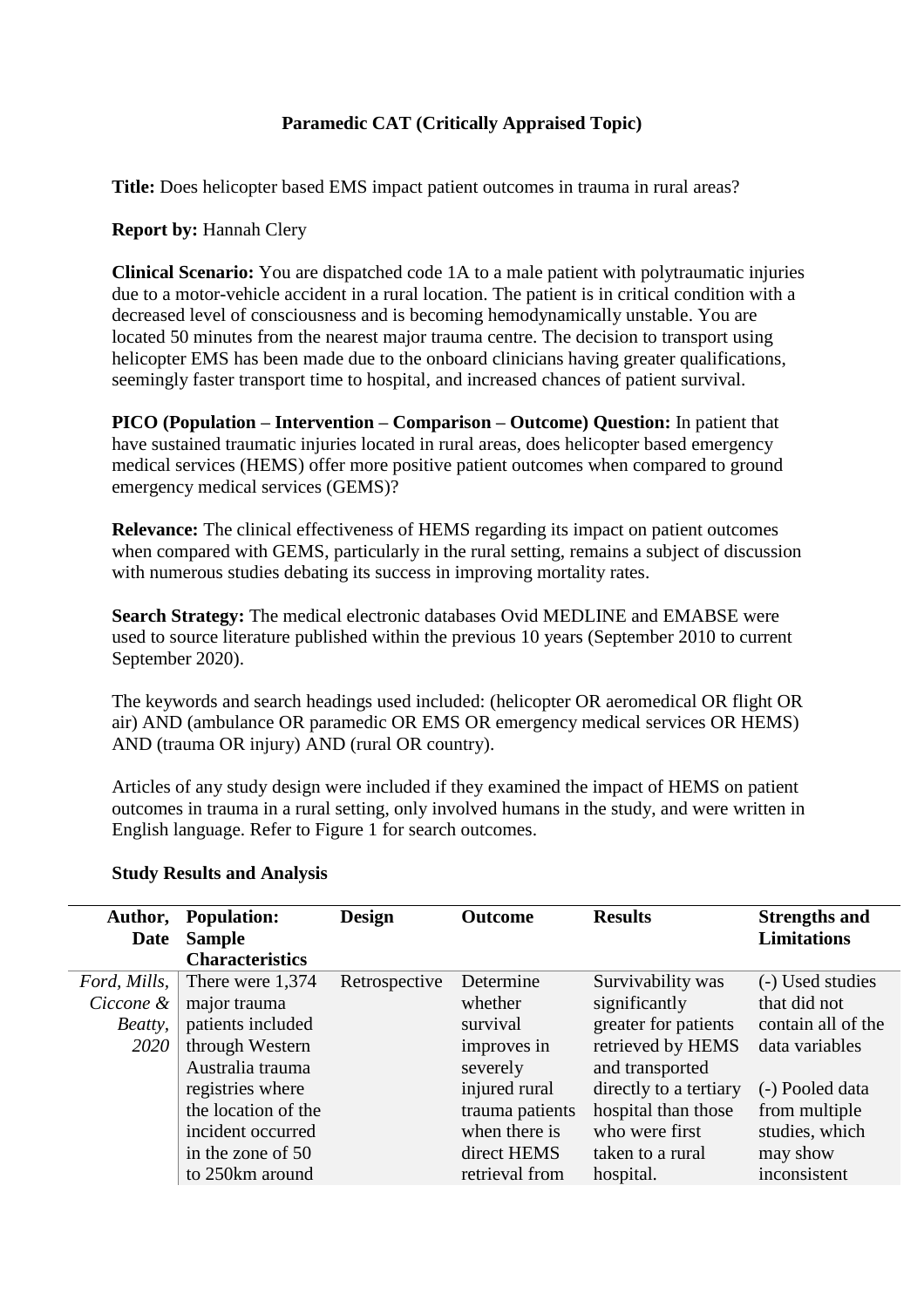|                                                    | Perth from 2006<br>to 2015.                                                                                                                                                                                                   |               | an incident<br>scene to a<br>tertiary<br>hospital.                                                                                                     | There was a 50%<br>increased risk of<br>death in the<br>indirect patients<br>when including all<br>mechanisms of<br>injury, and a 92%<br>increased risk of<br>death associated<br>with the most<br>common<br>mechanism of<br>injury (motor<br>vehicle accident<br>where the patient<br>was the driver).                                                                                                                  | results due to<br>differences in<br>healthcare<br>settings<br>$(+)$ Identified<br>variables that<br>affected the study<br>$(+)$ Large study<br>zone, time frame,<br>and sample<br>population                                                                                                                                                                                                                                                                                       |
|----------------------------------------------------|-------------------------------------------------------------------------------------------------------------------------------------------------------------------------------------------------------------------------------|---------------|--------------------------------------------------------------------------------------------------------------------------------------------------------|--------------------------------------------------------------------------------------------------------------------------------------------------------------------------------------------------------------------------------------------------------------------------------------------------------------------------------------------------------------------------------------------------------------------------|------------------------------------------------------------------------------------------------------------------------------------------------------------------------------------------------------------------------------------------------------------------------------------------------------------------------------------------------------------------------------------------------------------------------------------------------------------------------------------|
| Kai,<br>Broady,<br>Davenport<br>& Bernard,<br>2019 | A total of 34,822<br>rural trauma<br>patients<br>transported by<br><b>HEMS</b> or GEMS<br>were located<br>using National<br><b>EMS</b> Information<br>System incident<br>records between<br>January 2017 to<br>December 2017. | Retrospective | Investigate the<br>effect of<br>transport time<br>on clinical<br>decline in both<br>HEMS and<br><b>GEMS</b><br>systems in<br>rural trauma<br>patients. | Median dispatch-<br>to-destination time<br>for GEMS<br>transports was 34<br>minutes and 72<br>minutes for HEMS<br>transports.<br>Arrival to scene<br>took longer in<br>HEMS transports.<br>Over half of GEMS<br>patients were<br>transported to the<br>closest trauma<br>facility rather than<br>the appropriate<br>facility, whereas<br>almost all HEMS<br>patients were<br>transported to the<br>appropriate facility. | (-) Major<br>differences in<br>presenting<br>conditions of<br>patients; HEMS<br>patients were in<br>much worse<br>condition and<br>more likely to<br>decline<br>(-) Potential for<br>bias in the<br><b>HEMS</b><br>population due to<br>suspected<br>increased injury<br>severity<br>$(-)$ Study<br>population was<br>limited to a<br>single region<br>$(-)$ Only a one-<br>year study<br>$(+)$ Large sample<br>population<br>$(+)$ Listed<br>variables that<br>affected the study |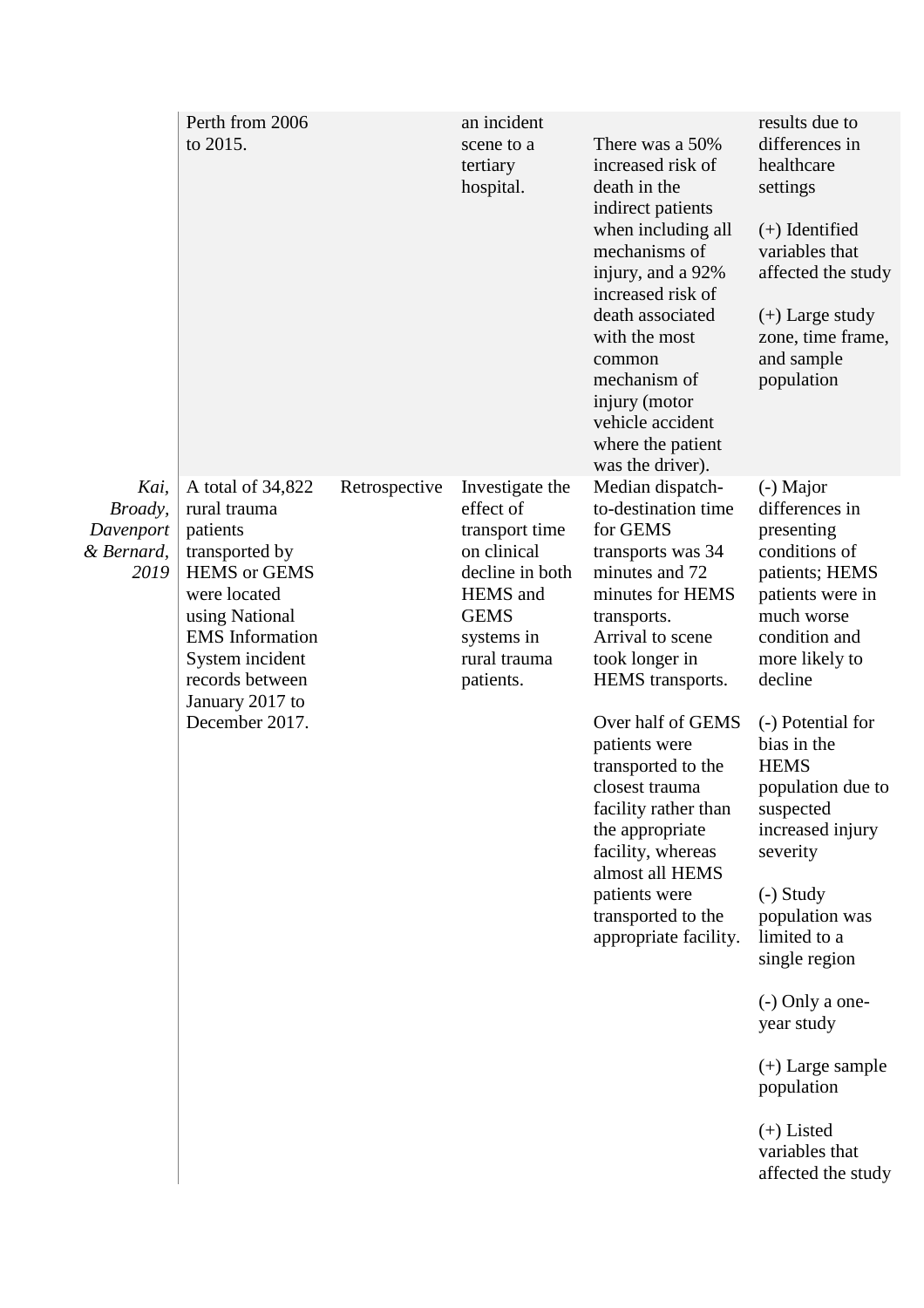| Zhu,<br>Hollister,<br>Opoku &<br>Galvagno,<br>2018 | There were 469<br><b>HEMS</b> patients<br>and 580 GEMS<br>patients, aged 15<br>years and above,<br>included in the<br>study from 1999<br>to 2012. Patients<br>included were<br>limited to the<br>scene of injury in<br>a rural area of 10<br>to 35 miles from<br>the verified<br>trauma centre<br>where the study<br>population was<br>transported to. | Retrospective<br>observational | Determine if<br><b>HEMS</b> is<br>associated with<br>increased<br>survival when<br>trauma patients<br>are transported<br>to a verified<br>trauma centre<br>in a rural<br>setting when<br>compared with<br>GEMS. | When compared<br>with GEMS,<br>HEMS cases had a<br>twofold or more<br>increase in chances<br>of survival, with<br><b>GEMS</b> mortality<br>being 1.93 times<br>greater than that of<br>HEMS.<br>There was a 4%<br>mortality rate<br>reported with<br>HEMS, compared<br>with a $7.6%$<br>mortality rate<br>reported with<br>GEMS. | (-) Data may<br>have errors due<br>to limiting<br>validation to<br>internal methods<br>and not external<br>validation<br>$(+)$ Multiple<br>imputation was<br>performed for<br>missing<br>information in<br>original data set<br>$(+)$ Used<br>advanced<br>statistical<br>techniques to<br>control for<br>confounders and<br>to minimise<br>selection bias<br>$(+)$ Statistically<br>significant with<br>large study<br>period<br>$(+)$ At time of the<br>study, there were<br>no other studies<br>done of its kind |
|----------------------------------------------------|--------------------------------------------------------------------------------------------------------------------------------------------------------------------------------------------------------------------------------------------------------------------------------------------------------------------------------------------------------|--------------------------------|-----------------------------------------------------------------------------------------------------------------------------------------------------------------------------------------------------------------|----------------------------------------------------------------------------------------------------------------------------------------------------------------------------------------------------------------------------------------------------------------------------------------------------------------------------------|--------------------------------------------------------------------------------------------------------------------------------------------------------------------------------------------------------------------------------------------------------------------------------------------------------------------------------------------------------------------------------------------------------------------------------------------------------------------------------------------------------------------|
| Malekpour<br>et al., 2017                          | A total of 4,492<br>patients over the<br>age of 15 years<br>who were directly<br>transported from<br>the trauma scene<br>via HEMS<br>$(2,078)$ or GEMS<br>$(2,414)$ were<br>included in the<br>study. The study<br>was conducted<br>from 2006 to<br>2012.                                                                                              | Retrospective                  | Investigate<br>whether<br>HEMS has a<br>clinical<br>advantage over<br>GEMS in rural<br>trauma through<br>identifying<br>variables<br>associated with<br>survival to<br>discharge.                               | Mean time form<br>injury to the trauma<br>centre was<br>significantly<br>shorter for HEMS<br>transport; 2 hours<br>30 minutes,<br>compared with 3<br>hours 6 minutes for<br>GEMS.<br>Despite having<br>more severe<br>injuries, HEMS<br>patients had higher<br>odds of survival to<br>discharge in the                           | (-) Single rural<br>level one trauma<br>centre<br>(-) Presence of<br>confounders<br>$(+)$ Large study<br>period and<br>sample<br>population<br>$(+)$ Vast<br>catchment area<br>$(+)$ Statistically<br>significant                                                                                                                                                                                                                                                                                                  |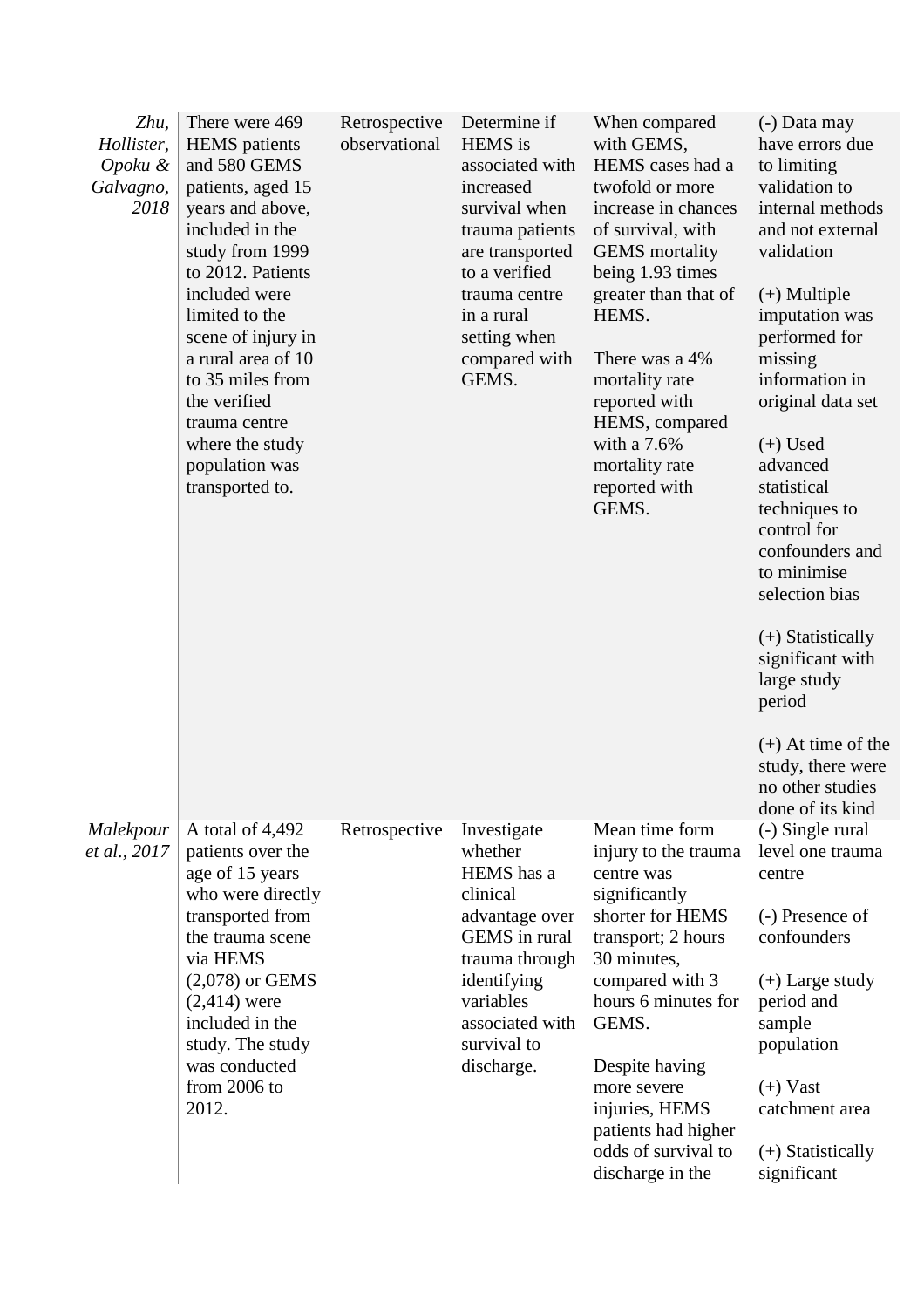|                                                                  |                                                                                                                                                                                                                                                                                                                    |                         |                                                                                                                                                                                               | setting of rural<br>trauma. There was<br>no difference<br>reported in<br>discharge to home<br>from ED between<br>HEMS and GEMS.                                                                                                                                                                                                                                                 |                                                                                                                                                                                                                                                                                                                                                                                            |
|------------------------------------------------------------------|--------------------------------------------------------------------------------------------------------------------------------------------------------------------------------------------------------------------------------------------------------------------------------------------------------------------|-------------------------|-----------------------------------------------------------------------------------------------------------------------------------------------------------------------------------------------|---------------------------------------------------------------------------------------------------------------------------------------------------------------------------------------------------------------------------------------------------------------------------------------------------------------------------------------------------------------------------------|--------------------------------------------------------------------------------------------------------------------------------------------------------------------------------------------------------------------------------------------------------------------------------------------------------------------------------------------------------------------------------------------|
| Pham,<br>Puckett &<br>Dissanaike,<br>2017                        | A total of 288<br>trauma patients,<br>primarily rural,<br>who were over 18<br>years of age were<br>included. The<br>study period was<br>from $2005$ to<br>2015 and<br>involved a single<br>level one trauma<br>centre.                                                                                             | Retrospective<br>review | Evaluate<br><b>HEMS</b><br>dispatch and<br>on-scene times<br>by<br>investigating<br>survival rates<br>among patients<br>who were<br>transported by<br>air to a level<br>one trauma<br>centre. | Faster on-scene<br>times are<br>associated with<br>decreased<br>mortality, showing<br>a clear linear<br>relationship.<br>The initial 10<br>minutes of total<br><b>HEMS</b> transport<br>times were<br>predictive of<br>patient outcomes; if<br>prehospital care<br>could be provided<br>in the first 10<br>minutes from<br>arrival, patients had<br>increased<br>survivability. | (-) Single rural<br>level one trauma<br>centre and small<br>sample<br>population<br>(-) Limited data<br>on extrication<br>times and<br>interventions<br>(-) Not limited to<br>rural patients and<br>did not clearly<br>separate results<br>$(+)$ Identified<br>valuable times of<br>treatment<br>intervention<br>$(+)$ Identified<br>variables that<br>may have<br>affected the<br>results |
| Rose,<br>Cummings,<br>Rodning,<br>Brevard &<br>Gonzalez,<br>2012 | Patients<br>transported by<br><b>GEMS</b> or <b>HEMS</b><br>in the rural setting<br>to an identified<br>level one trauma<br>centre from 2007<br>to 2008 were<br>included in this<br>study. There were<br>1,413 patients<br>transferred from a<br>rural scene to the<br>trauma centre:<br>617 GEMS and<br>796 HEMS. | Retrospective<br>review | Assess rural<br>trauma HEMS<br>transport<br>utilisation and<br>effect on<br>patient<br>survival in<br>comparison to<br>GEMS.                                                                  | Mortality rates<br>where more<br>significant in<br><b>HEMS</b> transports:<br>12% HEMS<br>compared to 3%<br>GEMS. However,<br>when HEMS and<br><b>GEMS</b> transports<br>were stratified<br>based on injury<br>severity score,<br>there was no<br>statistical<br>significance.                                                                                                  | (-) Statistically<br>insignificant<br>(-) Severity of<br>patient injury<br>was scored in a<br>way that does not<br>reflect<br>physiological<br>criteria<br>$(+)$ Identified<br>issues with data<br>collection<br>$(+)$ Recognised<br>and accounted                                                                                                                                         |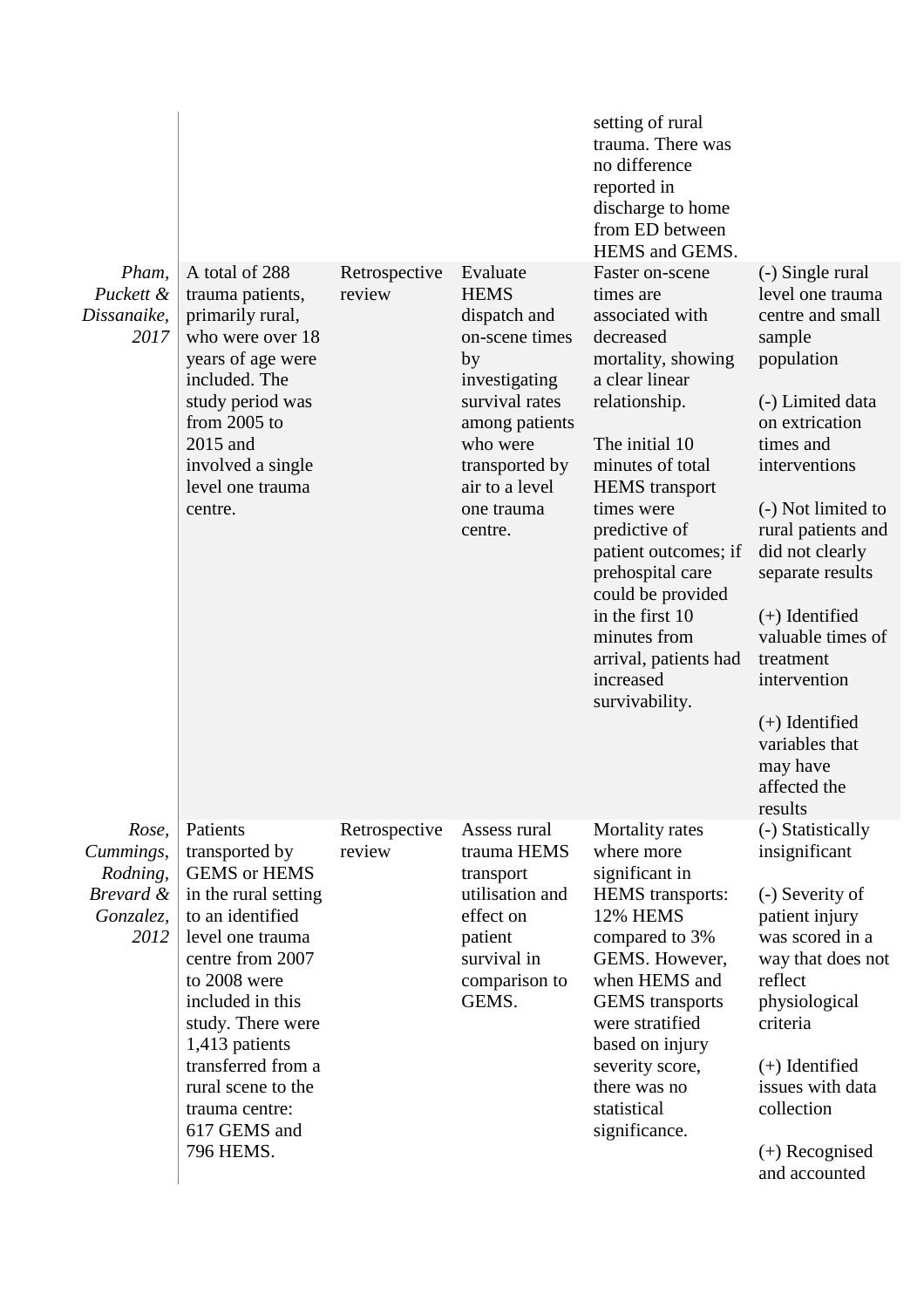for differences in level of injury severity

### **Comments:**

The majority of the articles reported more favourable results when rural trauma patients were transported by HEMS. This is due to these studies recording more rapid transport times and HEMS patients being transported directly to the appropriate trauma facilities, resulting in overall reduced mortality rates when compared to patients transported by GEMS. Only two of the six articles located found that GEMS improved patient outcomes more than HEMS, however these studies found that there was a greater number of patients not being transported to an appropriate facility, rather a closer one, or that the results were not statistically significant.

There were many factors that influenced the results of these studies. Some articles included patients of varying injury severity, with some patients presenting with much worse conditions on arrival of EMS crews, were not able to control confounding factors, or were limited to single trauma centres in one region. In order to adequately compare the impact on patient outcomes HEMS and GEMS offer in trauma patients in a rural setting, these factors must be accounted for.

#### **Consider:**

Based on the relevant articles, a change in practice in the use of HEMS in rural trauma patients is not recommended. As previously stated, a majority of articles found that the involvement of HEMS improved patient outcomes and reduced the risk of mortality. Timely prehospital care and rapid transport times are critical components of trauma systems. Mean time form injury to an appropriate trauma centre was reportedly shorter for HEMS transport, and HEMS patients had higher odds of survival to discharge in the setting of rural trauma when compared with GEMS.

#### **Clinical Bottom Line:**

For patients that have sustained traumatic injuries located in rural areas, HEMS offers more improved patient outcomes when compared to GEMS, particularly when prehospital care is provided in the initial 10 minutes of arrival.

#### **References**

Ford, D., Mills, B., Ciccone, N., & Beatty, S. (2020). Does direct helicopter retrieval improve survival of severely injured trauma patients from rural western australia? *Air Medical Journal, 39*(3), 183-188. doi:10.1016/j.amj.2020.01.005

Kai, T. R., Broady, M. J., Davenport, D. L., & Bernard, A. C. (2020). The effect of emergency medical system transport time on in route clinical decline in a rural system. *The Journal of Trauma and Acute Care Surgery, 88*(6), 734-741. doi:10.1097/TA.0000000000002675

Malekpour, M., Younus, J. M., Jaap, K., Neuhaus, N., Widom, K., Rapp, M., ... Wild, J. (2017). Mode of transport and clinical outcome in rural trauma: A helicopter versus ambulance comparison. *The American Surgeon, 83*(12), 1413-1417. doi:10.1177/000313481708301228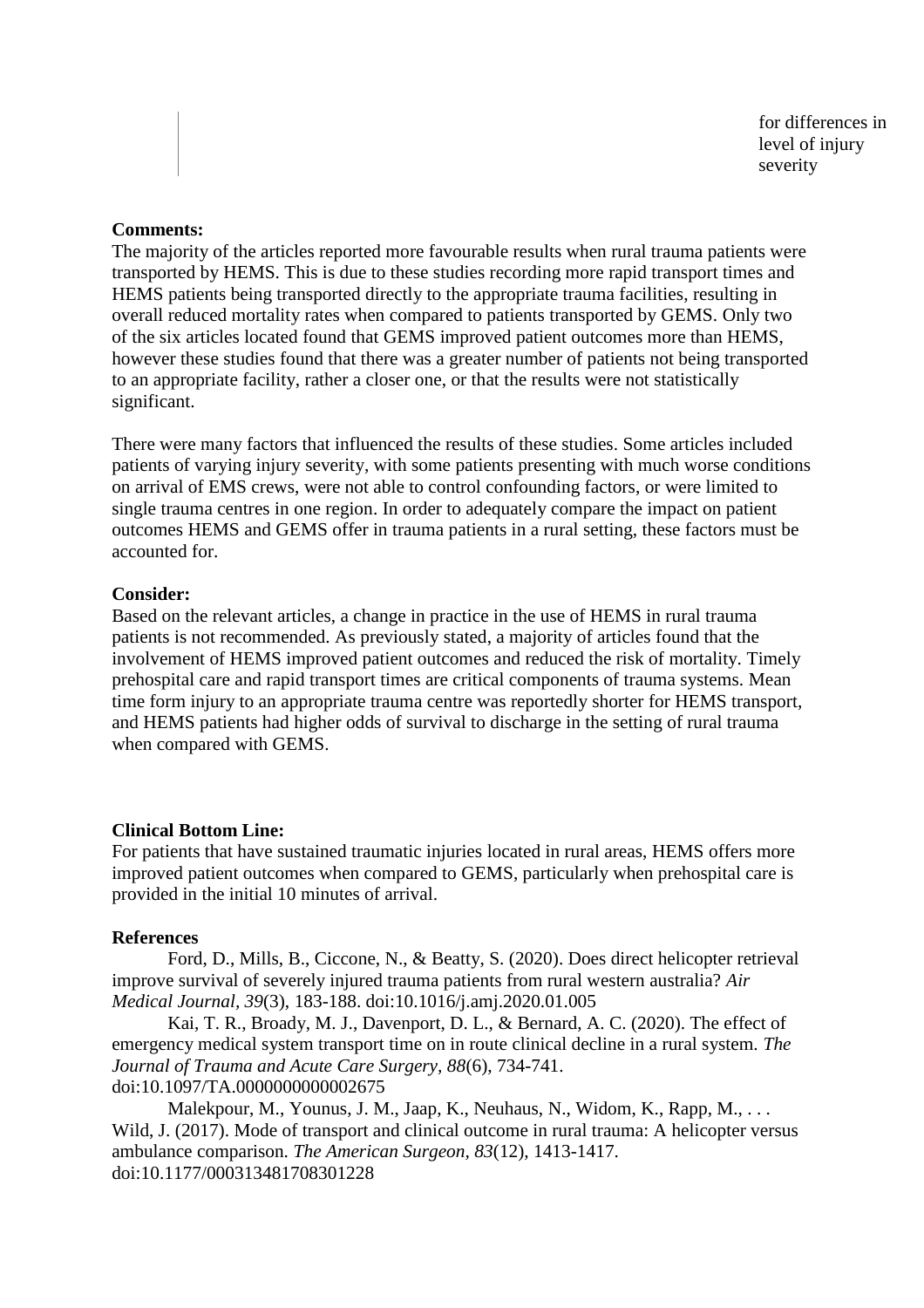Pham, H., Puckett, Y., & Dissanaike, S. (2017). Faster on-scene times associated with decreased mortality in helicopter emergency medical services (HEMS) transported trauma patients. *Trauma Surgery & Acute Care Open, 2*(1), e000122. doi:10.1136/tsaco-2017- 000122

Rose, M. K., Cummings, G. R., Rodning, C. B., Brevard, S. B., & Gonzalez, R. P. (2012). Is helicopter evacuation effective in rural trauma transport? *The American Surgeon, 78*(7), 794-797. doi:10.1177/000313481207800720

Zhu, T. H., Hollister, L., Opoku, D., Galvagno, S. M., & Shah, M. N. (2018). Improved survival for rural trauma patients transported by helicopter to a verified trauma center: A propensity score analysis. *Academic Emergency Medicine, 25*(1), 44-53. doi:10.1111/acem.13307

### **Appendix**

Figure 1: PRISMA Flowchart displaying search outcomes and exclusion process used to identify relevant literature